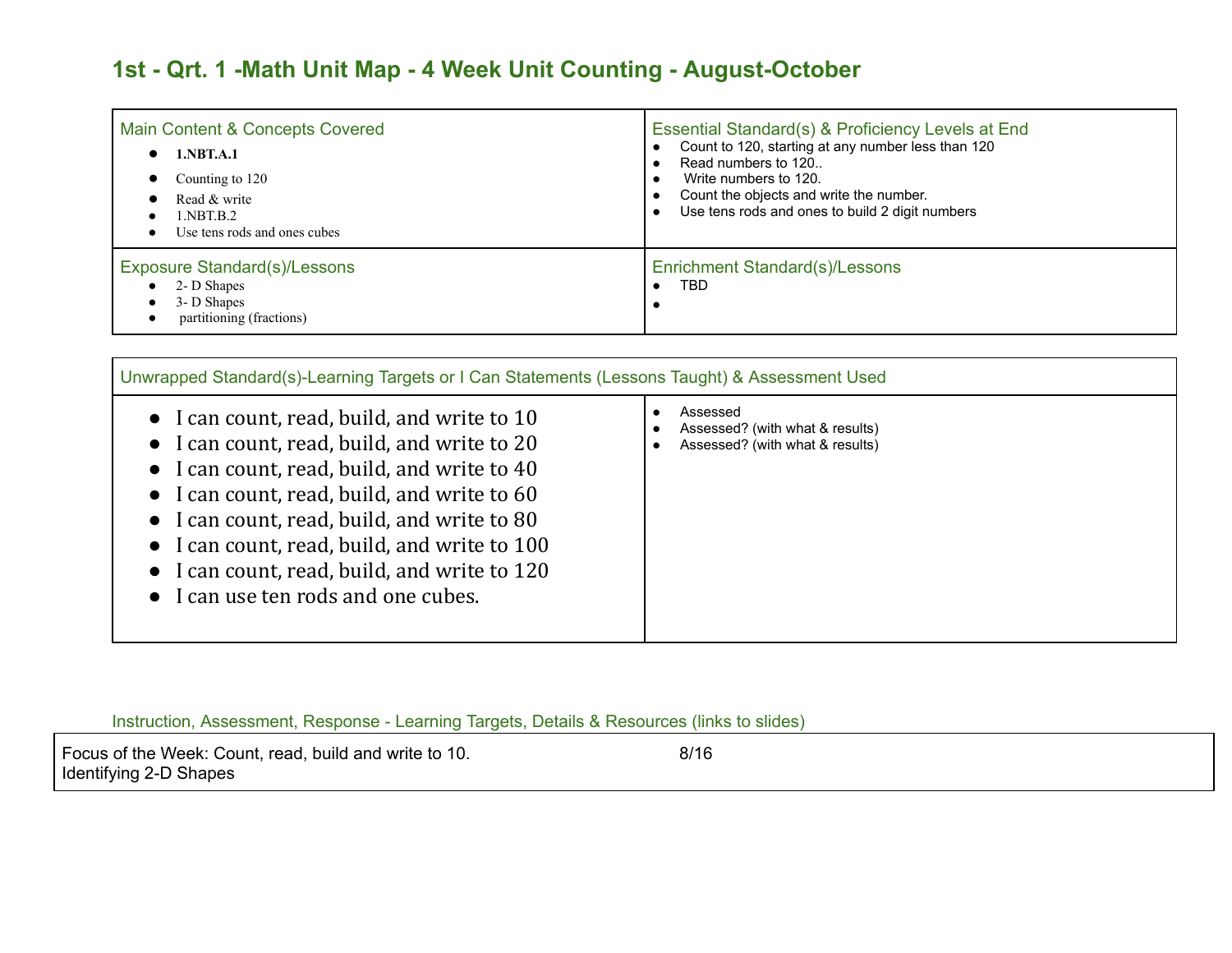| Day 1<br>I can count, read, build,<br>and write(tracing) to<br>10                                                | Day 2<br>I can count, read, build,<br>and write to 10                         | Day 3<br>I can count, read,<br>build, and write to 10                                          | Day 4<br>I can count, read,<br><b>build</b> , and write to 10            | Day 5<br>I can count, read,<br>build, and write to 10                                   |
|------------------------------------------------------------------------------------------------------------------|-------------------------------------------------------------------------------|------------------------------------------------------------------------------------------------|--------------------------------------------------------------------------|-----------------------------------------------------------------------------------------|
| Direct Instruction with<br>manipulatives<br>Resources:                                                           | Direct Instruction with<br>manipulatives<br>Resources:<br>Counting collection | Direct Instruction with<br>manipulatives<br>Resources:<br>Play counting game                   | Guided Practice/<br>Independent work<br>manipulatives<br>Resources:      | Review<br>Resources:                                                                    |
| Counting collection<br>Numeral flashcards<br><b>Tens Frame</b><br>blocks/counters<br>Tracing papers<br>Worksheet | Numeral flashcards<br><b>Tens Frame</b><br>blocks/counters<br>Worksheet       | Counting collection<br>Numeral flashcards<br><b>Tens Frame</b><br>blocks/counters<br>Worksheet | Numeral flashcards<br><b>Tens Frame</b><br>blocks/counters<br>Worksheet  | Counting collection<br>Numeral flashcards<br>Tens Frame<br>blocks/counters<br>Worksheet |
| Focus of the Week: Count, read, write build numbers to 20<br>Identifying 2-D Shapes                              |                                                                               | 8/23                                                                                           |                                                                          |                                                                                         |
| Day 6<br>I can count, read, build,<br>and write to 20                                                            | Day 7<br>I can count, read, build,<br>and write to 20                         | Day 8<br>I can count, read, build,<br>and write to 20                                          | Day 9<br>I can count, read, build,<br>and write to 20                    | Day 10<br>I can count, read,<br>build, and write to 20                                  |
| Direct Instruction with<br>manipulatives                                                                         | Direct Instruction with<br>manipulatives                                      | Guided Practice/<br>Independent work<br>manipulatives                                          | <b>Quick Check: ID</b><br>numbers 0-20                                   | Review                                                                                  |
| Resources:<br>Counting collection<br>Numeral flashcards                                                          | Resources:<br>Counting collection<br>Numeral flashcards<br><b>Tens Frame</b>  | Resources:<br>Play counting game<br>Counting collection                                        | Resources:<br>Numeral flashcards<br><b>Tens Frame</b><br>blocks/counters | Resources:<br>Counting collection<br>Numeral flashcards<br><b>Tens Frame</b>            |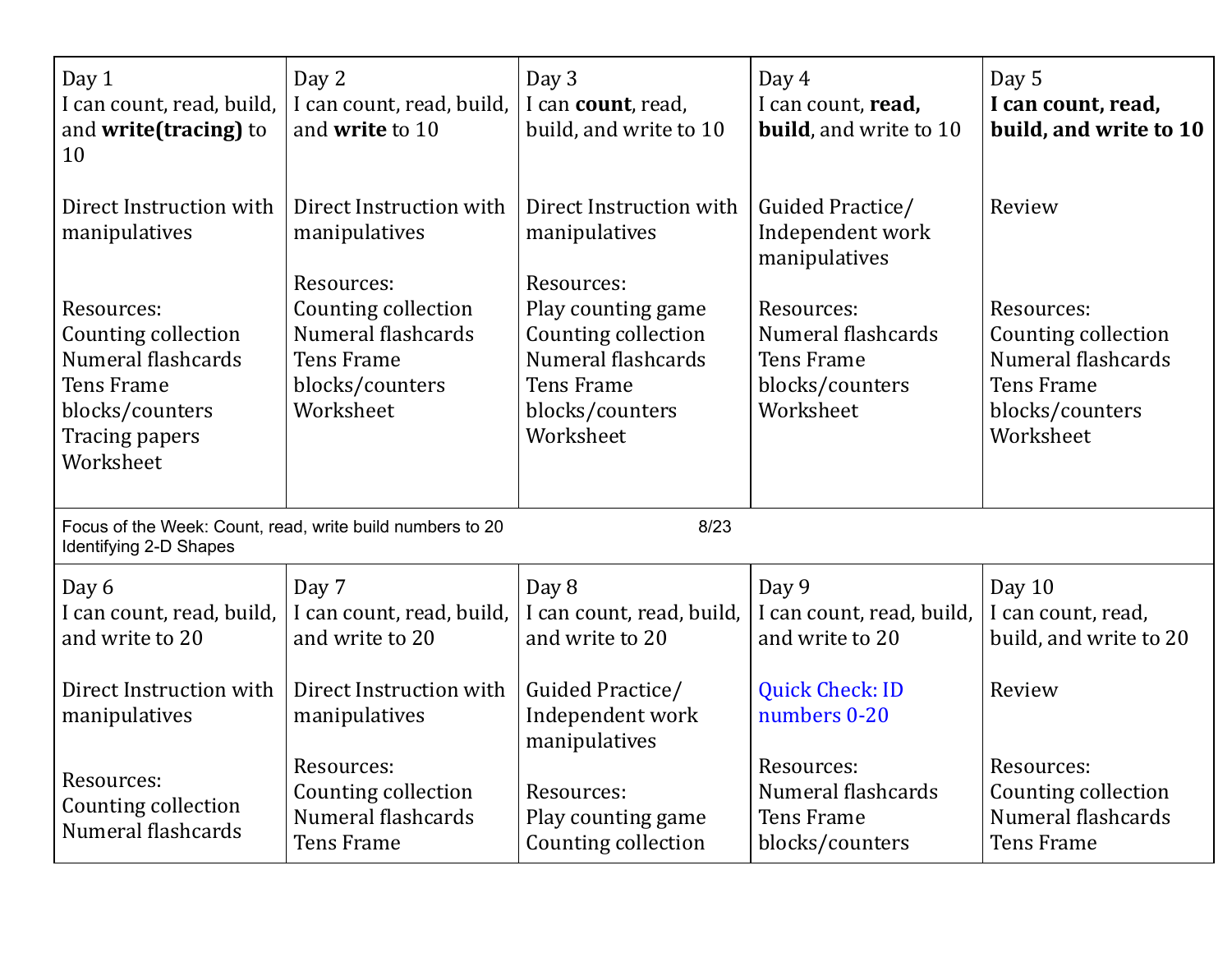| <b>Tens Frame</b><br>blocks/counters<br>Tracing papers<br>Worksheet                                                                                                                                                           | blocks/counters<br>Worksheet                                                                                                                                                                                                         | Numeral flashcards<br><b>Tens Frame</b><br>blocks/counters<br>Worksheet                                                                                                                                                                           | Worksheet                                                                                                                                                                                                                                           | blocks/counters<br>Worksheet                                                                                                                                                                       |
|-------------------------------------------------------------------------------------------------------------------------------------------------------------------------------------------------------------------------------|--------------------------------------------------------------------------------------------------------------------------------------------------------------------------------------------------------------------------------------|---------------------------------------------------------------------------------------------------------------------------------------------------------------------------------------------------------------------------------------------------|-----------------------------------------------------------------------------------------------------------------------------------------------------------------------------------------------------------------------------------------------------|----------------------------------------------------------------------------------------------------------------------------------------------------------------------------------------------------|
| Identifying 3-D Shapes                                                                                                                                                                                                        | Focus of the Week: Count, read, write build numbers using tens and ones to 20                                                                                                                                                        |                                                                                                                                                                                                                                                   | 8/30                                                                                                                                                                                                                                                |                                                                                                                                                                                                    |
| Day 11<br>I can count, read, build,<br>and write to 40<br>Direct Instruction with<br>manipulatives<br>Resources:<br>Counting collection<br>Numeral flashcards<br>Tens Frame<br>blocks/counters<br>Tracing papers<br>Worksheet | Day 12<br>I can count, read, build,<br>and write to 40<br>Direct Instruction with<br>manipulatives<br>Resources:<br>Counting collection<br>Numeral flashcards<br><b>Tens Frame</b><br>blocks/counters<br>Tracing papers<br>Worksheet | Day 13<br>I can count, read, build,<br>and write to 40<br>Guided Practice/<br>Independent work<br>manipulatives<br>Resources:<br>Counting collection<br>Numeral flashcards<br><b>Tens Frame</b><br>blocks/counters<br>Tracing papers<br>Worksheet | Day 14<br>I can count, read, build,<br>and write to 40<br><b>Quick Check:</b><br>Represent<br>numbers 0-20<br>Resources:<br>Counting collection<br>Numeral flashcards<br><b>Tens Frame</b><br>blocks/counters<br><b>Tracing papers</b><br>Worksheet | Day 15<br>I can count, read,<br>build, and write to 40<br>Review<br>Resources:<br>Counting collection<br>Numeral flashcards<br><b>Tens Frame</b><br>blocks/counters<br>Tracing papers<br>Worksheet |
| Focus of the Week: Count, read, write numbers to 60. Build numbers using tens and ones to 20<br>9/6<br>Identifying 3-D Shapes                                                                                                 |                                                                                                                                                                                                                                      |                                                                                                                                                                                                                                                   |                                                                                                                                                                                                                                                     |                                                                                                                                                                                                    |
| Day 16<br>I can count, read, build,<br>and write to 60                                                                                                                                                                        | Day 17<br>I can count, read, build,<br>and write to 60                                                                                                                                                                               | Day 18<br>I can count, read, build,<br>and write to 60                                                                                                                                                                                            | <b>Day 19</b><br>I can count, read, build,<br>and write to 60                                                                                                                                                                                       | Day 20<br>I can count, read,<br>build, and write to 60                                                                                                                                             |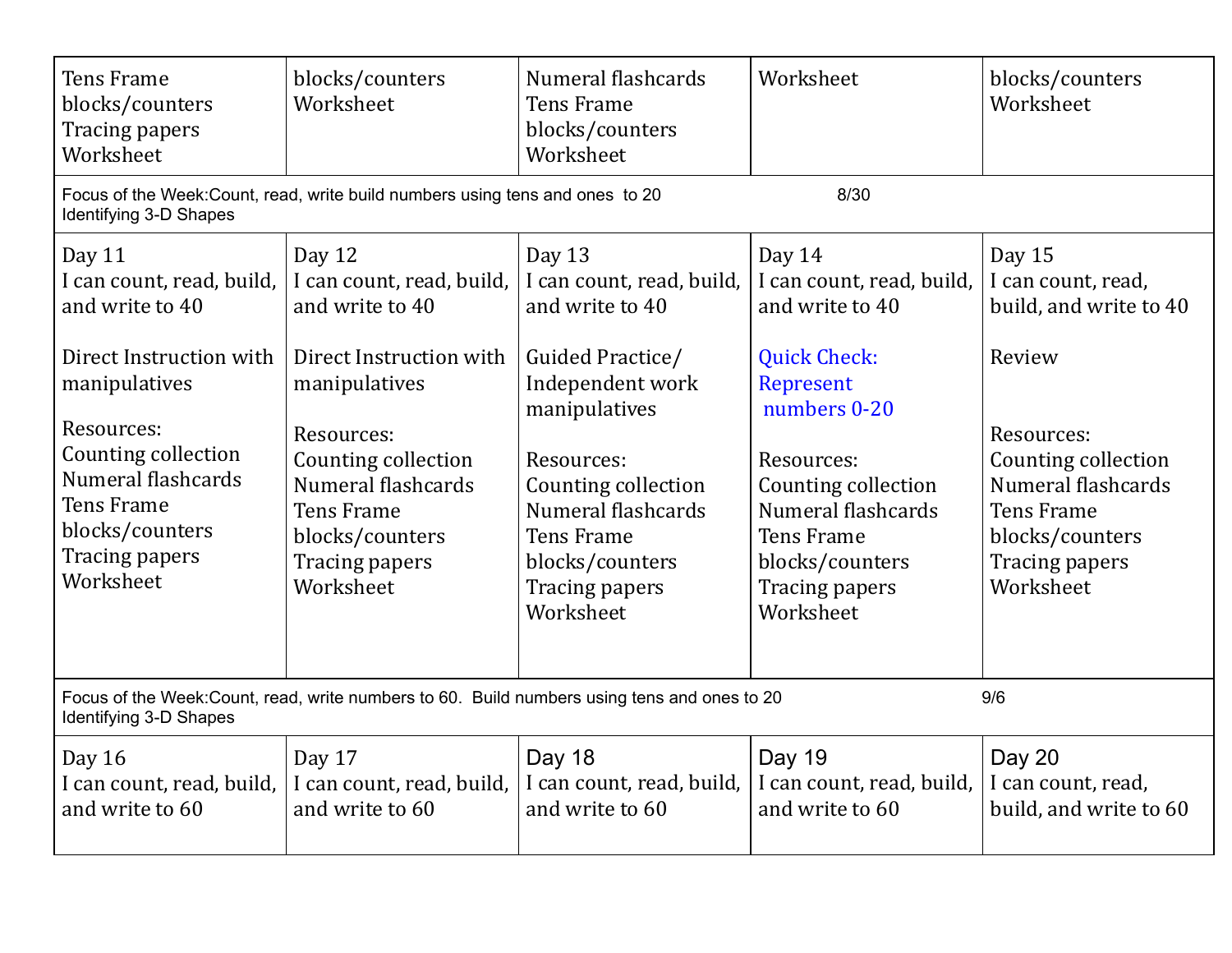| Direct Instruction with<br>manipulatives<br>Resources:<br>Counting collection<br>Numeral flashcards<br><b>Tens Frame</b><br>blocks/counters<br><b>Tracing papers</b><br>Worksheet | Direct Instruction with<br>manipulatives<br>Resources:<br>Counting collection<br>Numeral flashcards<br><b>Tens Frame</b><br>blocks/counters<br>Tracing papers<br>Worksheet | Guided Practice/<br>Independent work<br>manipulatives<br>Resources:<br>Counting collection<br>Numeral flashcards<br><b>Tens Frame</b><br>blocks/counters<br>Tracing papers<br>Worksheet | <b>Quick Check: counting</b><br>objects numbers 0-20<br>Resources:<br>Counting collection<br>Numeral flashcards<br><b>Tens Frame</b><br>blocks/counters<br>Tracing papers<br>Worksheet | <b>Quick Check: write</b><br>numbers 0-20<br>Resources:<br>Counting collection<br>Numeral flashcards<br><b>Tens Frame</b><br>blocks/counters<br>Tracing papers<br>Worksheet |
|-----------------------------------------------------------------------------------------------------------------------------------------------------------------------------------|----------------------------------------------------------------------------------------------------------------------------------------------------------------------------|-----------------------------------------------------------------------------------------------------------------------------------------------------------------------------------------|----------------------------------------------------------------------------------------------------------------------------------------------------------------------------------------|-----------------------------------------------------------------------------------------------------------------------------------------------------------------------------|
| Focus of the Week: Count, read, write build numbers to 80<br><b>Partitioning Fractions</b>                                                                                        |                                                                                                                                                                            | 9/13                                                                                                                                                                                    |                                                                                                                                                                                        |                                                                                                                                                                             |
| Day 21                                                                                                                                                                            | Day 22                                                                                                                                                                     | Day 23                                                                                                                                                                                  | Day 24                                                                                                                                                                                 | Day 25                                                                                                                                                                      |
| I can count, read, build,<br>and write to 80                                                                                                                                      | I can count, read, build,<br>and write to 80                                                                                                                               | I can count, read, build,<br>and write to 80                                                                                                                                            | I can count, read, build,<br>and write to 80                                                                                                                                           | I can count, read,<br>build, and write to 80                                                                                                                                |
| Direct Instruction with<br>manipulatives                                                                                                                                          | Direct Instruction with<br>manipulatives                                                                                                                                   | Guided Practice/<br>Independent work<br>manipulatives                                                                                                                                   | <b>Quick Check:</b><br><b>Representing 0-20</b><br>using base 10 blocks.                                                                                                               | Review<br>Resources:                                                                                                                                                        |
| Resources:<br>Counting collection<br>Numeral flashcards<br><b>Tens Frame</b>                                                                                                      | Resources:<br>Counting collection<br>Numeral flashcards<br><b>Tens Frame</b>                                                                                               | Resources:<br>Counting collection<br>Numeral flashcards                                                                                                                                 | Resources:<br>Counting collection<br>Numeral flashcards                                                                                                                                | Counting collection<br>Numeral flashcards<br><b>Tens Frame</b><br>blocks/counters                                                                                           |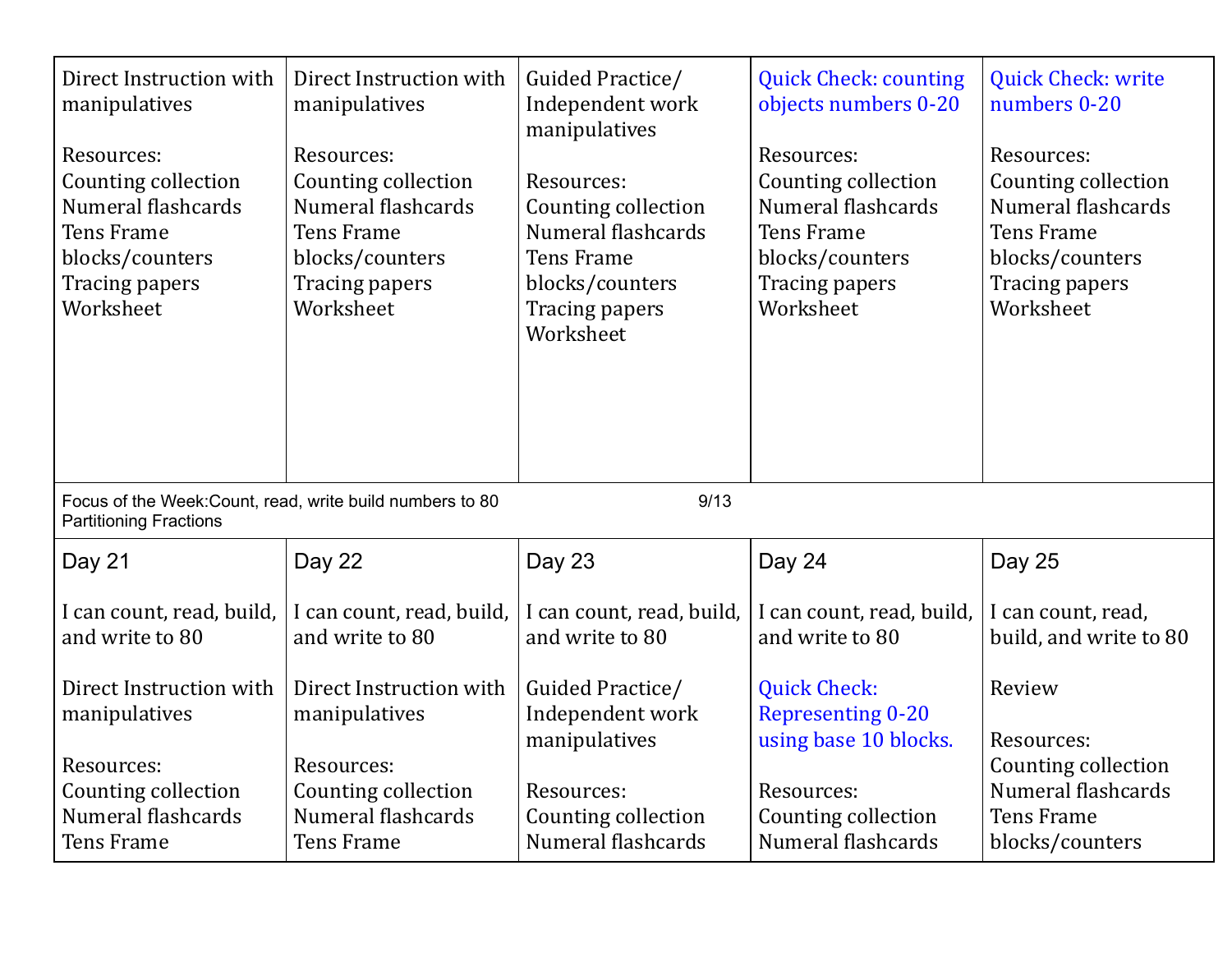| blocks/counters<br><b>Tracing papers</b><br>Worksheet                                                                                                                                                                                 | blocks/counters<br>Tracing papers<br>Worksheet                                                                                                                                                                                               | <b>Tens Frame</b><br>blocks/counters<br><b>Tracing papers</b><br>Worksheet                                                                                                                                                                         | <b>Tens Frame</b><br>blocks/counters<br>Tracing papers<br>Worksheet                                                                                                                                                                                                                                                                      | Tracing papers<br>Worksheet                                                                                                                                                                         |
|---------------------------------------------------------------------------------------------------------------------------------------------------------------------------------------------------------------------------------------|----------------------------------------------------------------------------------------------------------------------------------------------------------------------------------------------------------------------------------------------|----------------------------------------------------------------------------------------------------------------------------------------------------------------------------------------------------------------------------------------------------|------------------------------------------------------------------------------------------------------------------------------------------------------------------------------------------------------------------------------------------------------------------------------------------------------------------------------------------|-----------------------------------------------------------------------------------------------------------------------------------------------------------------------------------------------------|
| <b>Partitioning Fractions</b>                                                                                                                                                                                                         | Focus of the Week: Count, read, write build numbers to 100                                                                                                                                                                                   | 9/20                                                                                                                                                                                                                                               |                                                                                                                                                                                                                                                                                                                                          |                                                                                                                                                                                                     |
| Day 26<br>I can count, read, build,<br>and write to 100<br>Direct Instruction with<br>manipulatives<br>Resources:<br>Counting collection<br>Numeral flashcards<br><b>Tens Frame</b><br>blocks/counters<br>Tracing papers<br>Worksheet | Day 27<br>I can count, read, build,<br>and write to 100<br>Direct Instruction with<br>manipulatives<br>Resources:<br>Counting collection<br>Numeral flashcards<br><b>Tens Frame</b><br>blocks/counters<br><b>Tracing papers</b><br>Worksheet | Day 28<br>I can count, read, build,<br>and write to 100<br>Guided Practice/<br>Independent work<br>manipulatives<br>Resources:<br>Counting collection<br>Numeral flashcards<br><b>Tens Frame</b><br>blocks/counters<br>Tracing papers<br>Worksheet | Day 29<br>I can count, read, build,<br>and write to 100<br><b>Quick Check:</b><br><b>Representing 2 digit</b><br>numbers using base<br>10 blocks. (47, 82, 9,<br>17, 53, 100, 5, 24, 61,<br>12)<br>Resources:<br>Counting collection<br>Numeral flashcards<br><b>Tens Frame</b><br>blocks/counters<br><b>Tracing papers</b><br>Worksheet | Day 30<br>I can count, read,<br>build, and write to 100<br>Review<br>Resources:<br>Counting collection<br>Numeral flashcards<br><b>Tens Frame</b><br>blocks/counters<br>Tracing papers<br>Worksheet |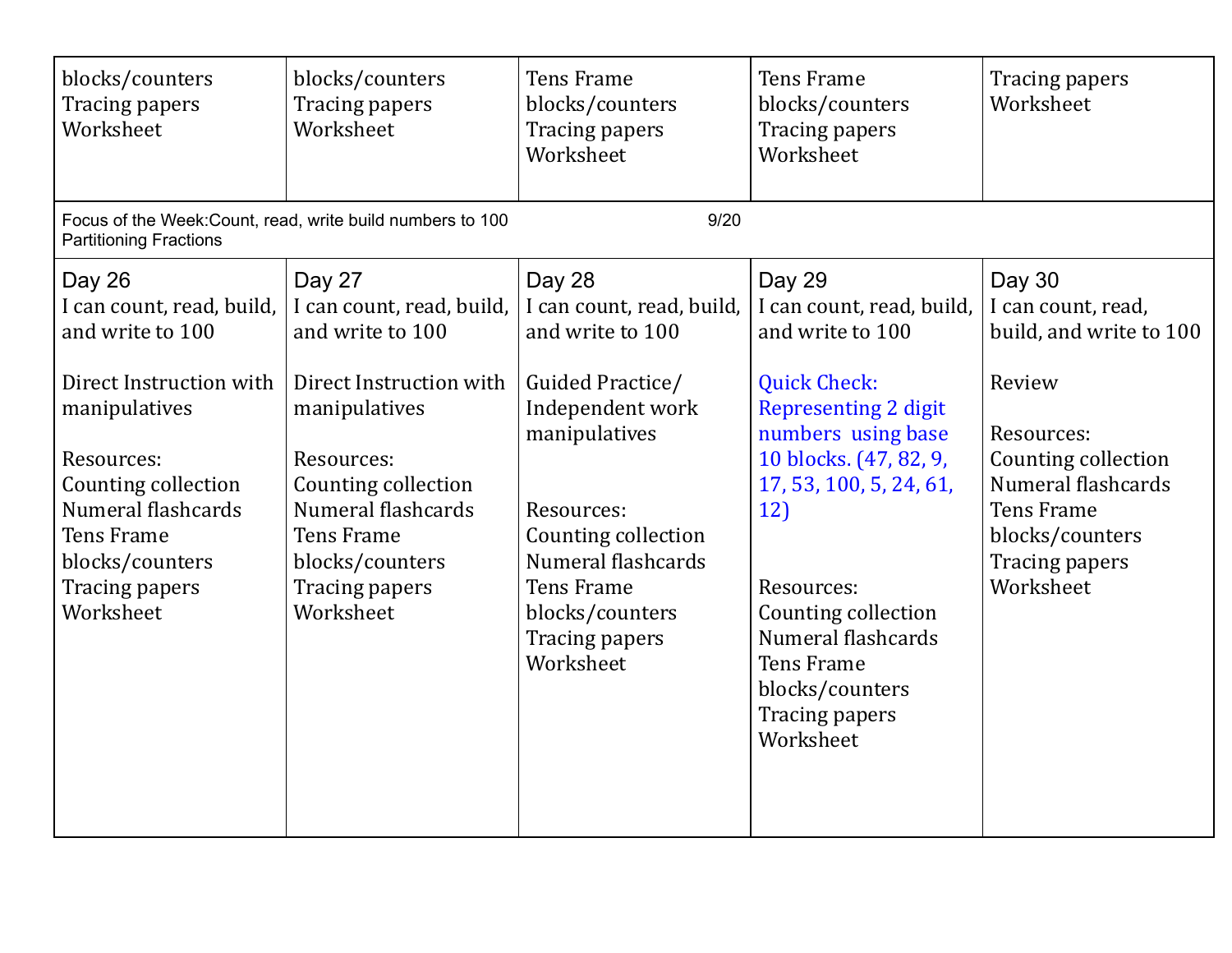| Focus of the Week: Count, read, write build numbers to 110<br>9/27<br>Comparing                                                                                                                                                       |                                                                                                                                                                                                                                       |                                                                                                                                                                                                                                             |                                                                                                                 |                                                                                                                                                                                                     |
|---------------------------------------------------------------------------------------------------------------------------------------------------------------------------------------------------------------------------------------|---------------------------------------------------------------------------------------------------------------------------------------------------------------------------------------------------------------------------------------|---------------------------------------------------------------------------------------------------------------------------------------------------------------------------------------------------------------------------------------------|-----------------------------------------------------------------------------------------------------------------|-----------------------------------------------------------------------------------------------------------------------------------------------------------------------------------------------------|
| Day 31<br>I can count, read, build,<br>and write to 110<br>Direct Instruction with<br>manipulatives<br>Resources:<br>Counting collection<br>Numeral flashcards<br><b>Tens Frame</b><br>blocks/counters<br>Tracing papers<br>Worksheet | Day 32<br>I can count, read, build,<br>and write to 110<br>Direct Instruction with<br>manipulatives<br>Resources:<br>Counting collection<br>Numeral flashcards<br><b>Tens Frame</b><br>blocks/counters<br>Tracing papers<br>Worksheet | Day 33<br>I can count, read, build,<br>and write to 110<br>Guided Practice/<br>Independent work<br>manipulatives<br>Resources:<br>Counting collection<br>Numeral flashcards<br>Tens Frame<br>blocks/counters<br>Tracing papers<br>Worksheet | Day 34<br>I can count, read, build,<br>and write to 110<br><b>Quick Check: Counting</b><br>1's, 5's, and $10's$ | Day 35<br>I can count, read,<br>build, and write to 110<br>Review<br>Resources:<br>Counting collection<br>Numeral flashcards<br><b>Tens Frame</b><br>blocks/counters<br>Tracing papers<br>Worksheet |
| Comparing                                                                                                                                                                                                                             | Focus of the Week: Count, read, write build numbers to 120                                                                                                                                                                            | 10/4                                                                                                                                                                                                                                        |                                                                                                                 |                                                                                                                                                                                                     |
| Day 36<br>I can count, read, build,<br>and write to 120<br>manipulatives<br>Resources:<br>Counting collection                                                                                                                         | Day 37<br>I can count, read, build,<br>and write to 120<br>Direct Instruction with Direct Instruction with<br>manipulatives<br>Resources:<br>Counting collection                                                                      | Day 38<br>I can count, read, build,<br>and write to 120<br>Guided Practice/<br>Independent work<br>manipulatives                                                                                                                            | Day 39<br>I can count, read, build,<br>and write to 120<br><b>Quick Check:</b>                                  | Day 40<br>I can count, read,<br>build, and write to 120<br>Review<br>Resources:<br>Counting collection<br>Numeral flashcards                                                                        |